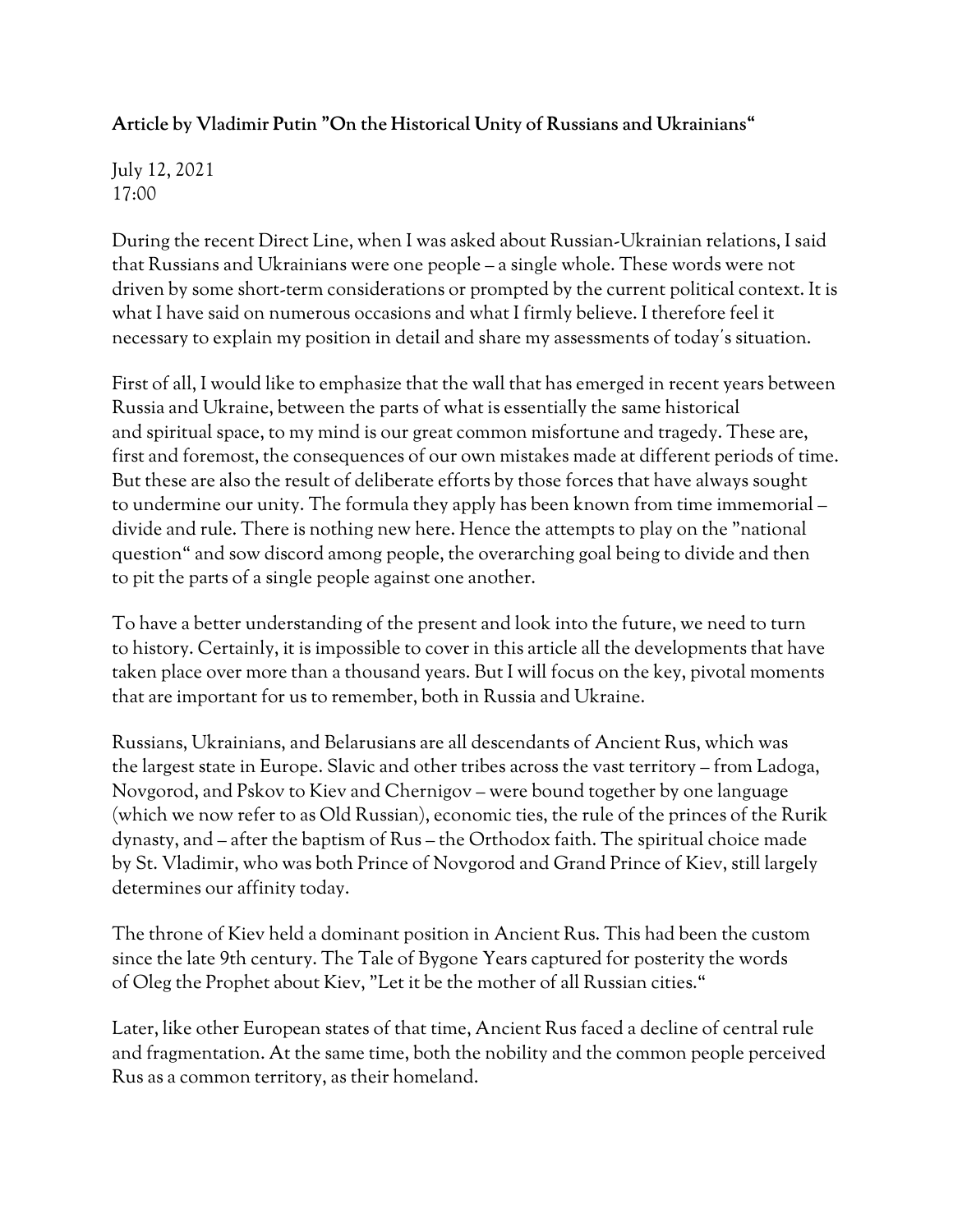The fragmentation intensified after Batu Khan's devastating invasion, which ravaged many cities, including Kiev. The northeastern part of Rus fell under the control of the Golden Horde but retained limited sovereignty. The southern and western Russian lands largely became part of the Grand Duchy of Lithuania, which – most significantly – was referred to in historical records as the Grand Duchy of Lithuania and Russia.

Members of the princely and "boyar" clans would change service from one prince to another, feuding with each other but also making friendships and alliances. Voivode Bobrok of Volyn and the sons of Grand Duke of Lithuania Algirdas – Andrey of Polotsk and Dmitry of Bryansk – fought next to Grand Duke Dmitry Ivanovich of Moscow on the Kulikovo field. At the same time, Grand Duke of Lithuania Jogaila – son of the Princess of Tver – led his troops to join with Mamai. These are all pages of our shared history, reflecting its complex and multi-dimensional nature.

Most importantly, people both in the western and eastern Russian lands spoke the same language. Their faith was Orthodox. Up to the middle of the 15th century, the unified church government remained in place.

At a new stage of historical development, both Lithuanian Rus and Moscow Rus could have become the points of attraction and consolidation of the territories of Ancient Rus. It so happened that Moscow became the center of reunification, continuing the tradition of ancient Russian statehood. Moscow princes – the descendants of Prince Alexander Nevsky – cast off the foreign yoke and began gathering the Russian lands.

In the Grand Duchy of Lithuania, other processes were unfolding. In the 14th century, Lithuania's ruling elite converted to Catholicism. In the 16th century, it signed the Union of Lublin with the Kingdom of Poland to form the Polish–Lithuanian Commonwealth. The Polish Catholic nobility received considerable land holdings and privileges in the territory of Rus. In accordance with the 1596 Union of Brest, part of the western Russian Orthodox clergy submitted to the authority of the Pope. The process of Polonization and Latinization began, ousting Orthodoxy.

As a consequence, in the 16–17th centuries, the liberation movement of the Orthodox population was gaining strength in the Dnieper region. The events during the times of Hetman Bohdan Khmelnytsky became a turning point. His supporters struggled for autonomy from the Polish–Lithuanian Commonwealth.

In its 1649 appeal to the king of the Polish–Lithuanian Commonwealth, the Zaporizhian Host demanded that the rights of the Russian Orthodox population be respected, that the voivode of Kiev be Russian and of Greek faith, and that the persecution of the churches of God be stopped. But the Cossacks were not heard.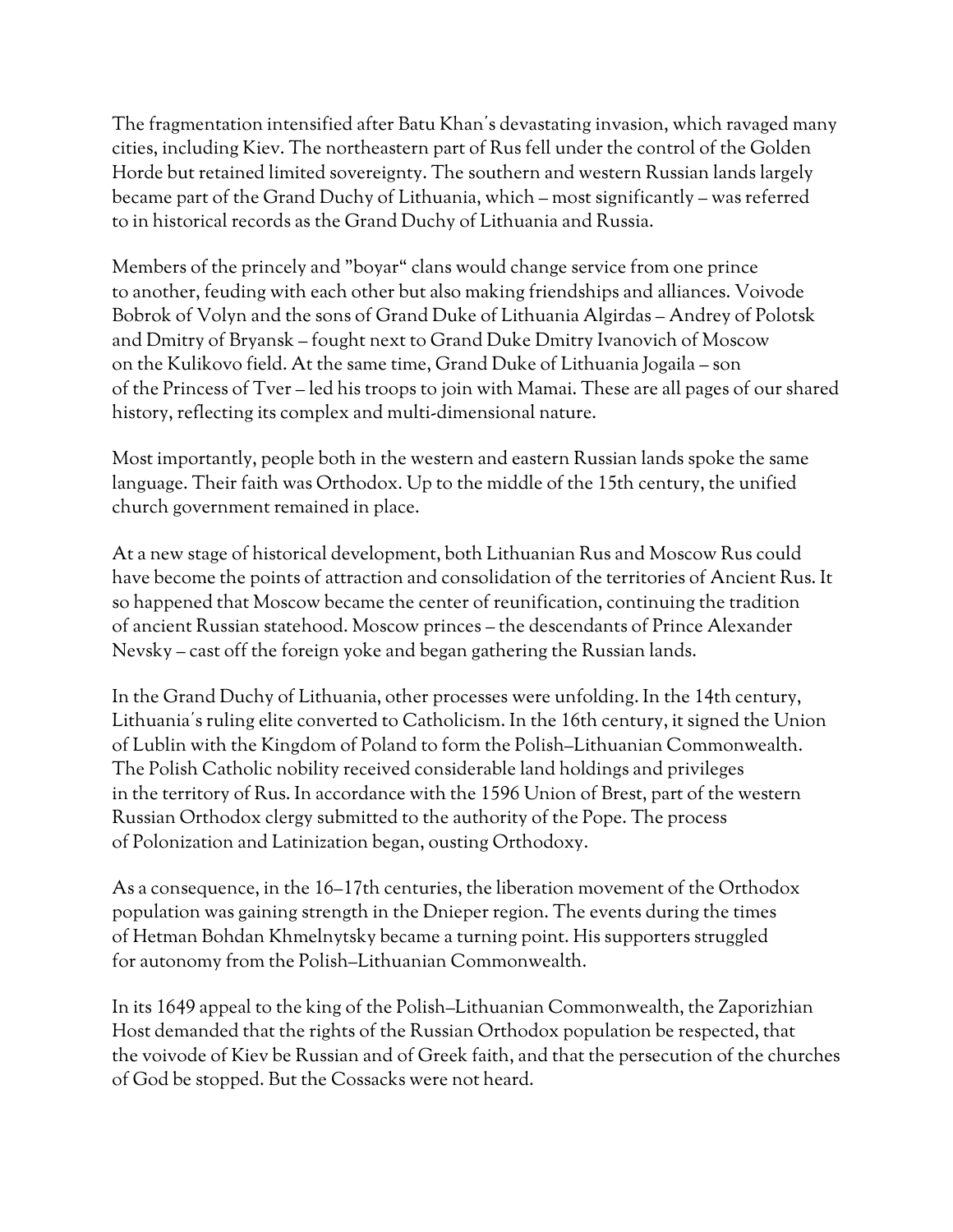Bohdan Khmelnytsky then made appeals to Moscow, which were considered by the Zemsky Sobor. On 1 October 1653, members of the supreme representative body of the Russian state decided to support their brothers in faith and take them under patronage. In January 1654, the Pereyaslav Council confirmed that decision. Subsequently, the ambassadors of Bohdan Khmelnytsky and Moscow visited dozens of cities, including Kiev, whose populations swore allegiance to the Russian tsar. Incidentally, nothing of the kind happened at the conclusion of the Union of Lublin.

In a letter to Moscow in 1654, Bohdan Khmelnytsky thanked Tsar Aleksey Mikhaylovich for taking "the whole Zaporizhian Host and the whole Russian Orthodox world under the strong and high hand of the Tsar". It means that, in their appeals to both the Polish king and the Russian tsar, the Cossacks referred to and defined themselves as Russian Orthodox people.

Over the course of the protracted war between the Russian state and the Polish–Lithuanian Commonwealth, some of the hetmans, successors of Bohdan Khmelnytsky, would "detach themselves" from Moscow or seek support from Sweden, Poland, or Turkey. But, again, for the people, that was a war of liberation. It ended with the Truce of Andrusovo in 1667. The final outcome was sealed by the Treaty of Perpetual Peace in 1686. The Russian state incorporated the city of Kiev and the lands on the left bank of the Dnieper River, including Poltava region, Chernigov region, and Zaporozhye. Their inhabitants were reunited with the main part of the Russian Orthodox people. These territories were referred to as "Malorossia" (Little Russia).

The name "Ukraine" was used more often in the meaning of the Old Russian word "okraina" (periphery), which is found in written sources from the 12th century, referring to various border territories. And the word "Ukrainian", judging by archival documents, originally referred to frontier guards who protected the external borders.

On the right bank, which remained under the Polish–Lithuanian Commonwealth, the old orders were restored, and social and religious oppression intensified. On the contrary, the lands on the left bank, taken under the protection of the unified state, saw rapid development. People from the other bank of the Dnieper moved here en masse. They sought support from people who spoke the same language and had the same faith.

During the Great Northern War with Sweden, the people in Malorossia were not faced with a choice of whom to side with. Only a small portion of the Cossacks supported Mazepa's rebellion. People of all orders and degrees considered themselves Russian and Orthodox.

Cossack senior officers belonging to the nobility would reach the heights of political, diplomatic, and military careers in Russia. Graduates of Kiev-Mohyla Academy played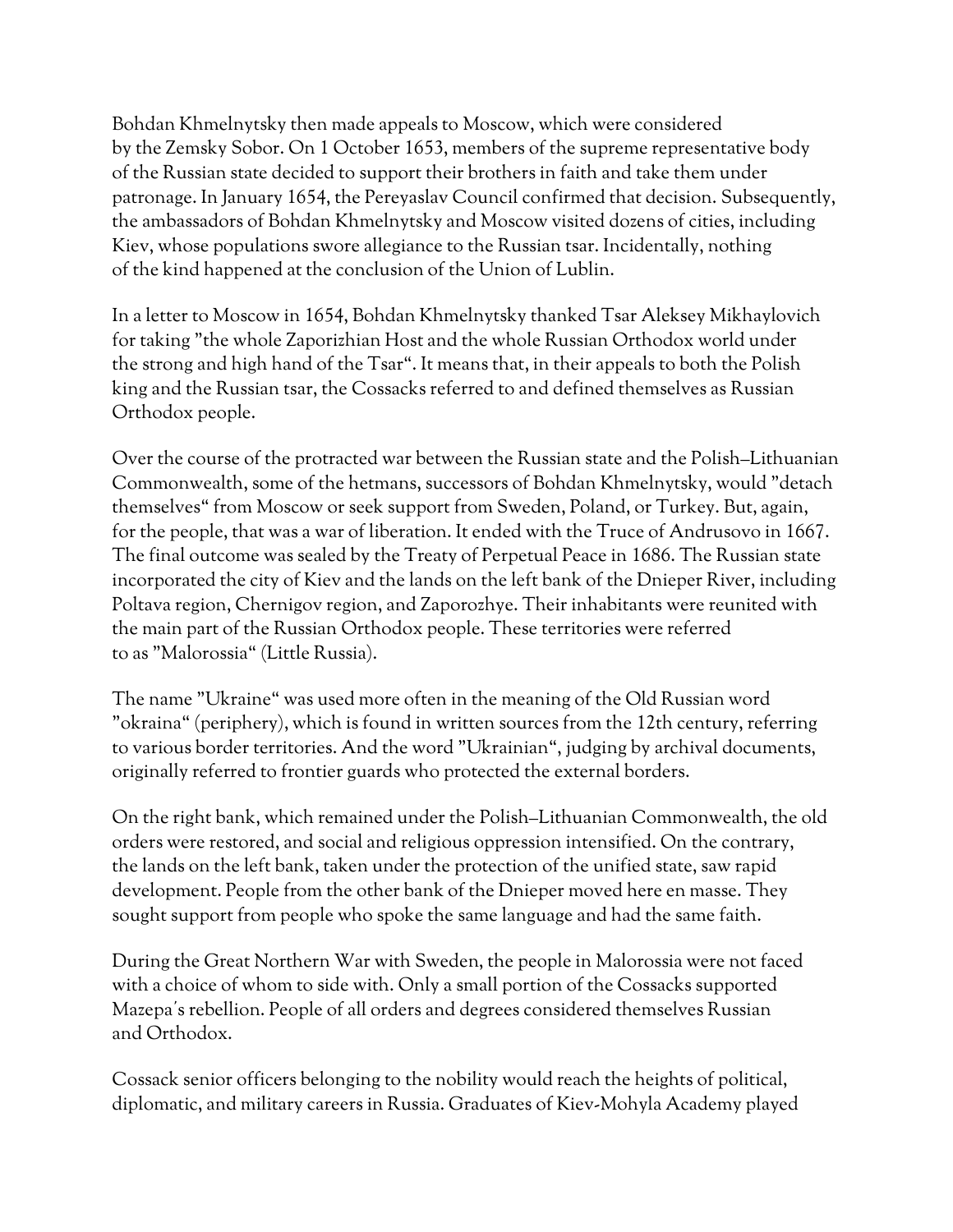a leading role in church life. This was also the case during the Hetmanate – an essentially autonomous state formation with a special internal structure – and later in the Russian Empire. Malorussians in many ways helped build a big common country – its statehood, culture, and science. They participated in the exploration and development of the Urals, Siberia, the Caucasus, and the Far East. Incidentally, during the Soviet period, natives of Ukraine held major, including the highest, posts in the leadership of the unified state. Suffice it to say that Nikita Khrushchev and Leonid Brezhnev, whose party biography was most closely associated with Ukraine, led the Communist Party of the Soviet Union (CPSU) for almost 30 years.

In the second half of the 18th century, following the wars with the Ottoman Empire, Russia incorporated Crimea and the lands of the Black Sea region, which became known as Novorossiya. They were populated by people from all of the Russian provinces. After the partitions of the Polish-Lithuanian Commonwealth, the Russian Empire regained the western Old Russian lands, with the exception of Galicia and Transcarpathia, which became part of the Austrian – and later Austro-Hungarian – Empire.

The incorporation of the western Russian lands into the single state was not merely the result of political and diplomatic decisions. It was underlain by the common faith, shared cultural traditions, and – I would like to emphasize it once again – language similarity. Thus, as early as the beginning of the 17th century, one of the hierarchs of the Uniate Church, Joseph Rutsky, communicated to Rome that people in Moscovia called Russians from the Polish-Lithuanian Commonwealth their brothers, that their written language was absolutely identical, and differences in the vernacular were insignificant. He drew an analogy with the residents of Rome and Bergamo. These are, as we know, the center and the north of modern Italy.

Many centuries of fragmentation and living within different states naturally brought about regional language peculiarities, resulting in the emergence of dialects. The vernacular enriched the literary language. Ivan Kotlyarevsky, Grigory Skovoroda, and Taras Shevchenko played a huge role here. Their works are our common literary and cultural heritage. Taras Shevchenko wrote poetry in the Ukrainian language, and prose mainly in Russian. The books of Nikolay Gogol, a Russian patriot and native of Poltavshchyna, are written in Russian, bristling with Malorussian folk sayings and motifs. How can this heritage be divided between Russia and Ukraine? And why do it?

The south-western lands of the Russian Empire, Malorussia and Novorossiya, and the Crimea developed as ethnically and religiously diverse entities. Crimean Tatars, Armenians, Greeks, Jews, Karaites, Krymchaks, Bulgarians, Poles, Serbs, Germans, and other peoples lived here. They all preserved their faith, traditions, and customs.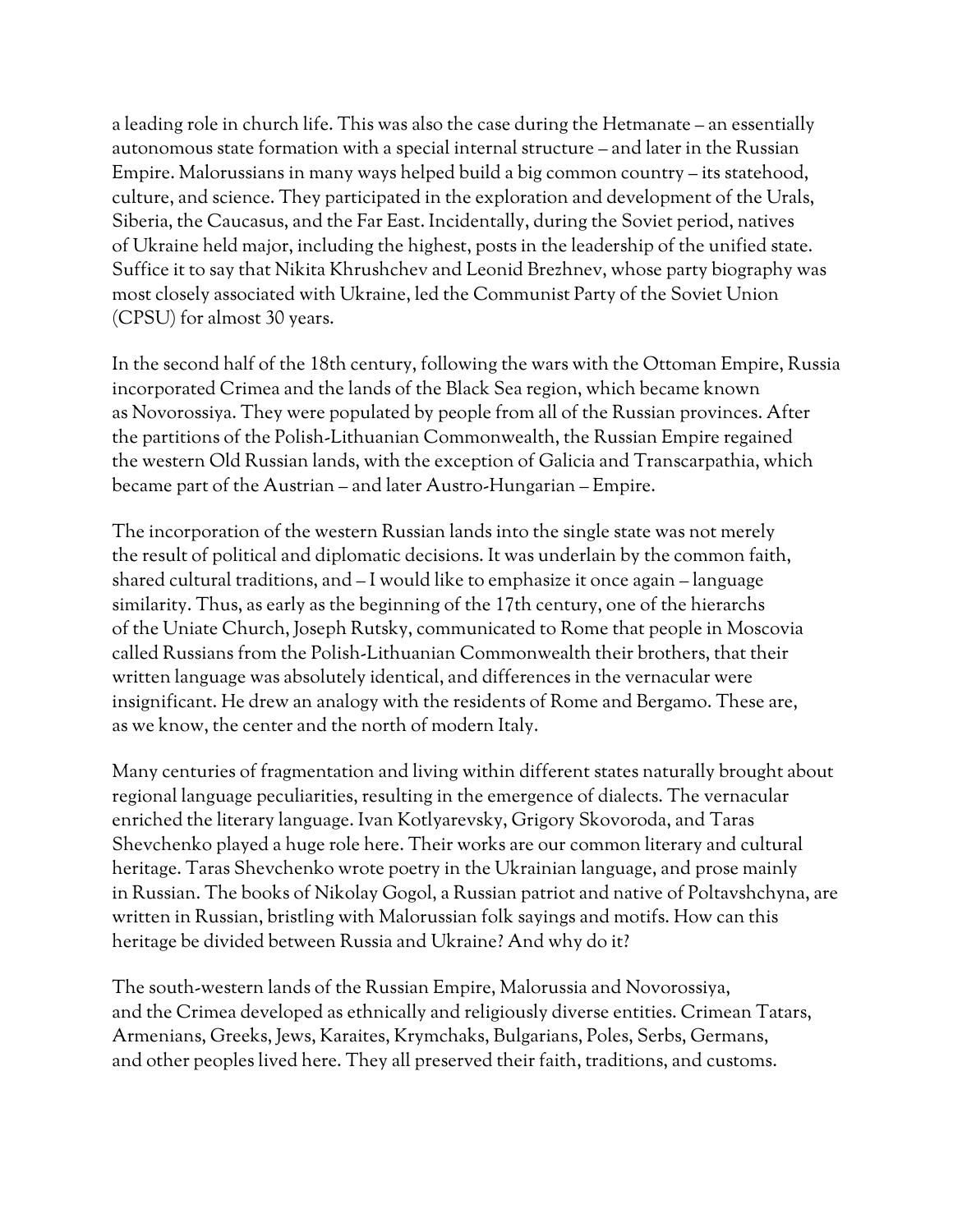I am not going to idealise anything. We do know there were the Valuev Circular of 1863 an then the Ems Ukaz of 1876, which restricted the publication and importation of religious and socio-political literature in the Ukrainian language. But it is important to be mindful of the historical context. These decisions were taken against the backdrop of dramatic events in Poland and the desire of the leaders of the Polish national movement to exploit the "Ukrainian issue" to their own advantage. I should add that works of fiction, books of Ukrainian poetry and folk songs continued to be published. There is objective evidence that the Russian Empire was witnessing an active process of development of the Malorussian cultural identity within the greater Russian nation, which united the Velikorussians, the Malorussians and the Belorussians.

At the same time, the idea of Ukrainian people as a nation separate from the Russians started to form and gain ground among the Polish elite and a part of the Malorussian intelligentsia. Since there was no historical basis – and could not have been any, conclusions were substantiated by all sorts of concoctions, which went as far as to claim that the Ukrainians are the true Slavs and the Russians, the Muscovites, are not. Such "hypotheses" became increasingly used for political purposes as a tool of rivalry between European states.

Since the late 19th century, the Austro-Hungarian authorities had latched onto this narrative, using it as a counterbalance to the Polish national movement and pro-Muscovite sentiments in Galicia. During World War I, Vienna played a role in the formation of the so-called Legion of Ukrainian Sich Riflemen. Galicians suspected of sympathies with Orthodox Christianity and Russia were subjected to brutal repression and thrown into the concentration camps of Thalerhof and Terezin.

Further developments had to do with the collapse of European empires, the fierce civil war that broke out across the vast territory of the former Russian Empire, and foreign intervention.

After the February Revolution, in March 1917, the Central Rada was established in Kiev, intended to become the organ of supreme power. In November 1917, in its Third Universal, it declared the creation of the Ukrainian People's Republic (UPR) as part of Russia.

In December 1917, UPR representatives arrived in Brest-Litovsk, where Soviet Russia was negotiating with Germany and its allies. At a meeting on 10 January 1918, the head of the Ukrainian delegation read out a note proclaiming the independence of Ukraine. Subsequently, the Central Rada proclaimed Ukraine independent in its Fourth Universal.

The declared sovereignty did not last long. Just a few weeks later, Rada delegates signed a separate treaty with the German bloc countries. Germany and Austria-Hungary were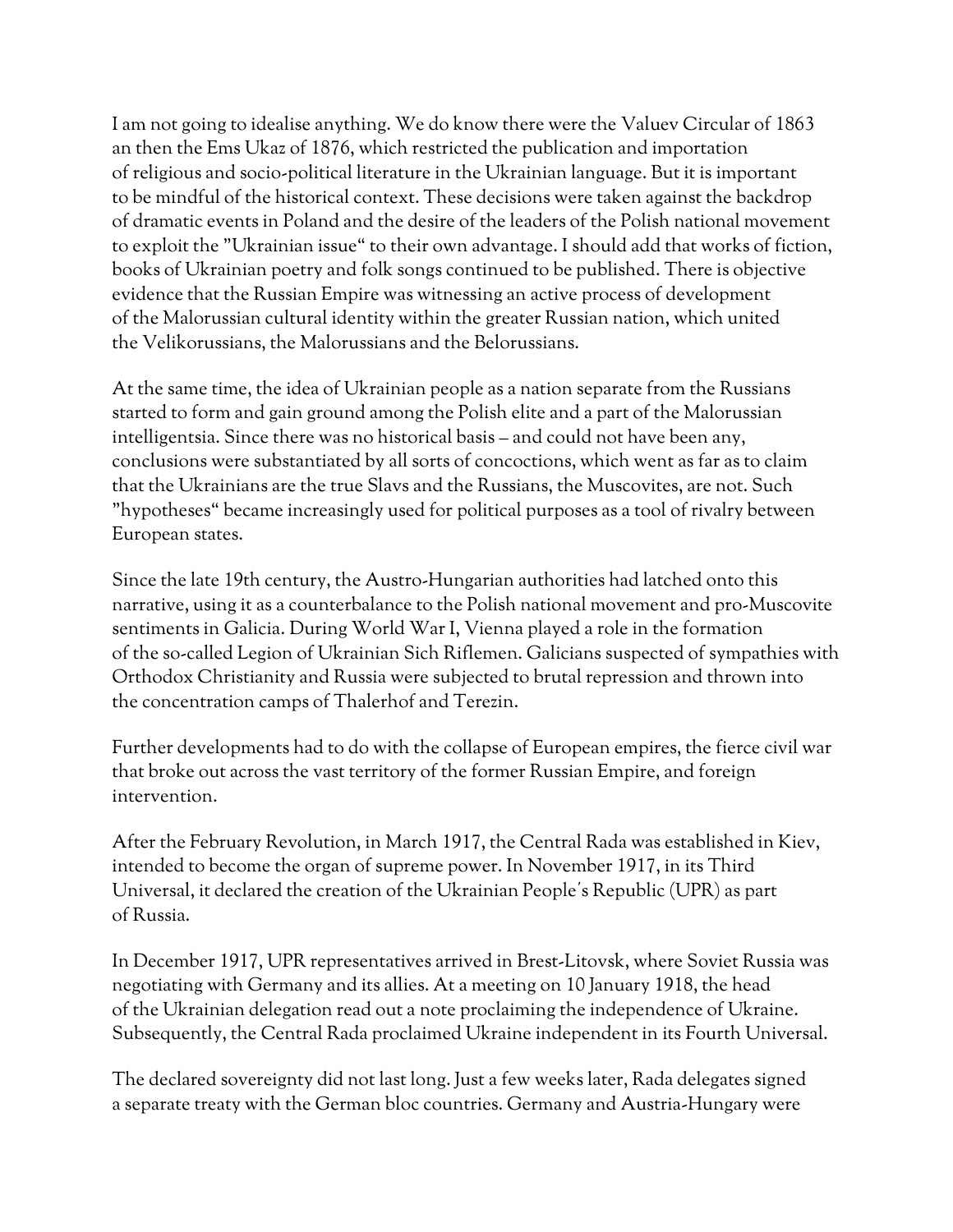at the time in a dire situation and needed Ukrainian bread and raw materials. In order to secure large-scale supplies, they obtained consent for sending their troops and technical staff to the UPR. In fact, this was used as a pretext for occupation.

For those who have today given up the full control of Ukraine to external forces, it would be instructive to remember that, back in 1918, such a decision proved fatal for the ruling regime in Kiev. With the direct involvement of the occupying forces, the Central Rada was overthrown and Hetman Pavlo Skoropadskyi was brought to power, proclaiming instead of the UPR the Ukrainian State, which was essentially under German protectorate.

In November 1918 – following the revolutionary events in Germany and Austria-Hungary – Pavlo Skoropadskyi, who had lost the support of German bayonets, took a different course, declaring that "Ukraine is to take the lead in the formation of an All-Russian Federation". However, the regime was soon changed again. It was now the time of the so-called Directorate.

In autumn 1918, Ukrainian nationalists proclaimed the West Ukrainian People's Republic (WUPR) and, in January 1919, announced its unification with the Ukrainian People's Republic. In July 1919, Ukrainian forces were crushed by Polish troops, and the territory of the former WUPR came under the Polish rule.

In April 1920, Symon Petliura (portrayed as one of the "heroes" in today's Ukraine) concluded secret conventions on behalf of the UPR Directorate, giving up – in exchange for military support – Galicia and Western Volhynia lands to Poland. In May 1920, Petliurites entered Kiev in a convoy of Polish military units. But not for long. As early as November 1920, following a truce between Poland and Soviet Russia, the remnants of Petliura's forces surrendered to those same Poles.

The example of the UPR shows that different kinds of quasi-state formations that emerged across the former Russian Empire at the time of the Civil War and turbulence were inherently unstable. Nationalists sought to create their own independent states, while leaders of the White movement advocated indivisible Russia. Many of the republics established by the Bolsheviks' supporters did not see themselves outside Russia either. Nevertheless, Bolshevik Party leaders sometimes basically drove them out of Soviet Russia for various reasons.

Thus, in early 1918, the Donetsk-Krivoy Rog Soviet Republic was proclaimed and asked Moscow to incorporate it into Soviet Russia. This was met with a refusal. During a meeting with the republic's leaders, Vladimir Lenin insisted that they act as part of Soviet Ukraine. On 15 March 1918, the Central Committee of the Russian Communist Party (Bolsheviks) directly ordered that delegates be sent to the Ukrainian Congress of Soviets, including from the Donetsk Basin, and that "one government for all of Ukraine" be created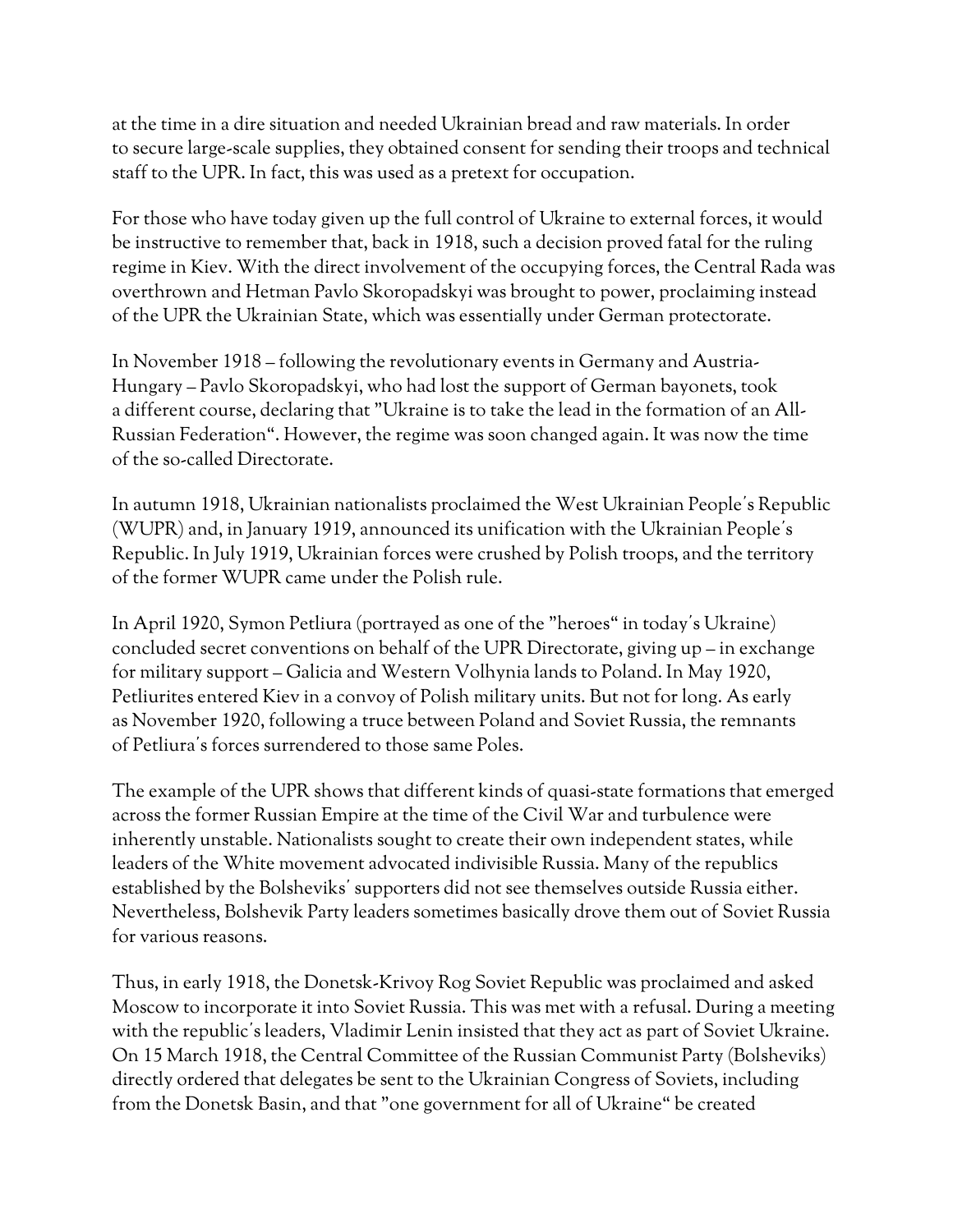at the congress. The territories of the Donetsk-Krivoy Rog Soviet Republic later formed most of the regions of south-eastern Ukraine.

Under the 1921 Treaty of Riga, concluded between the Russian SFSR, the Ukrainian SSR and Poland, the western lands of the former Russian Empire were ceded to Poland. In the interwar period, the Polish government pursued an active resettlement policy, seeking to change the ethnic composition of the Eastern Borderlands – the Polish name for what is now Western Ukraine, Western Belarus and parts of Lithuania. The areas were subjected to harsh Polonisation, local culture and traditions suppressed. Later, during World War II, radical groups of Ukrainian nationalists used this as a pretext for terror not only against Polish, but also against Jewish and Russian populations.

In 1922, when the USSR was created, with the Ukrainian Soviet Socialist Republic becoming one of its founders, a rather fierce debate among the Bolshevik leaders resulted in the implementation of Lenin's plan to form a union state as a federation of equal republics. The right for the republics to freely secede from the Union was included in the text of the Declaration on the Creation of the Union of Soviet Socialist Republics and, subsequently, in the 1924 USSR Constitution. By doing so, the authors planted in the foundation of our statehood the most dangerous time bomb, which exploded the moment the safety mechanism provided by the leading role of the CPSU was gone, the party itself collapsing from within. A "parade of sovereignties" followed. On 8 December 1991, the so-called Belovezh Agreement on the Creation of the Commonwealth of Independent States was signed, stating that "the USSR as a subject of international law and a geopolitical reality no longer existed." By the way, Ukraine never signed or ratified the CIS Charter adopted back in 1993.

In the 1920's-1930's, the Bolsheviks actively promoted the "localization policy", which took the form of Ukrainization in the Ukrainian SSR. Symbolically, as part of this policy and with consent of the Soviet authorities, Mikhail Grushevskiy, former chairman of Central Rada, one of the ideologists of Ukrainian nationalism, who at a certain period of time had been supported by Austria-Hungary, was returned to the USSR and was elected member of the Academy of Sciences.

The localization policy undoubtedly played a major role in the development and consolidation of the Ukrainian culture, language and identity. At the same time, under the guise of combating the so-called Russian great-power chauvinism, Ukrainization was often imposed on those who did not see themselves as Ukrainians. This Soviet national policy secured at the state level the provision on three separate Slavic peoples: Russian, Ukrainian and Belorussian, instead of the large Russian nation, a triune people comprising Velikorussians, Malorussians and Belorussians.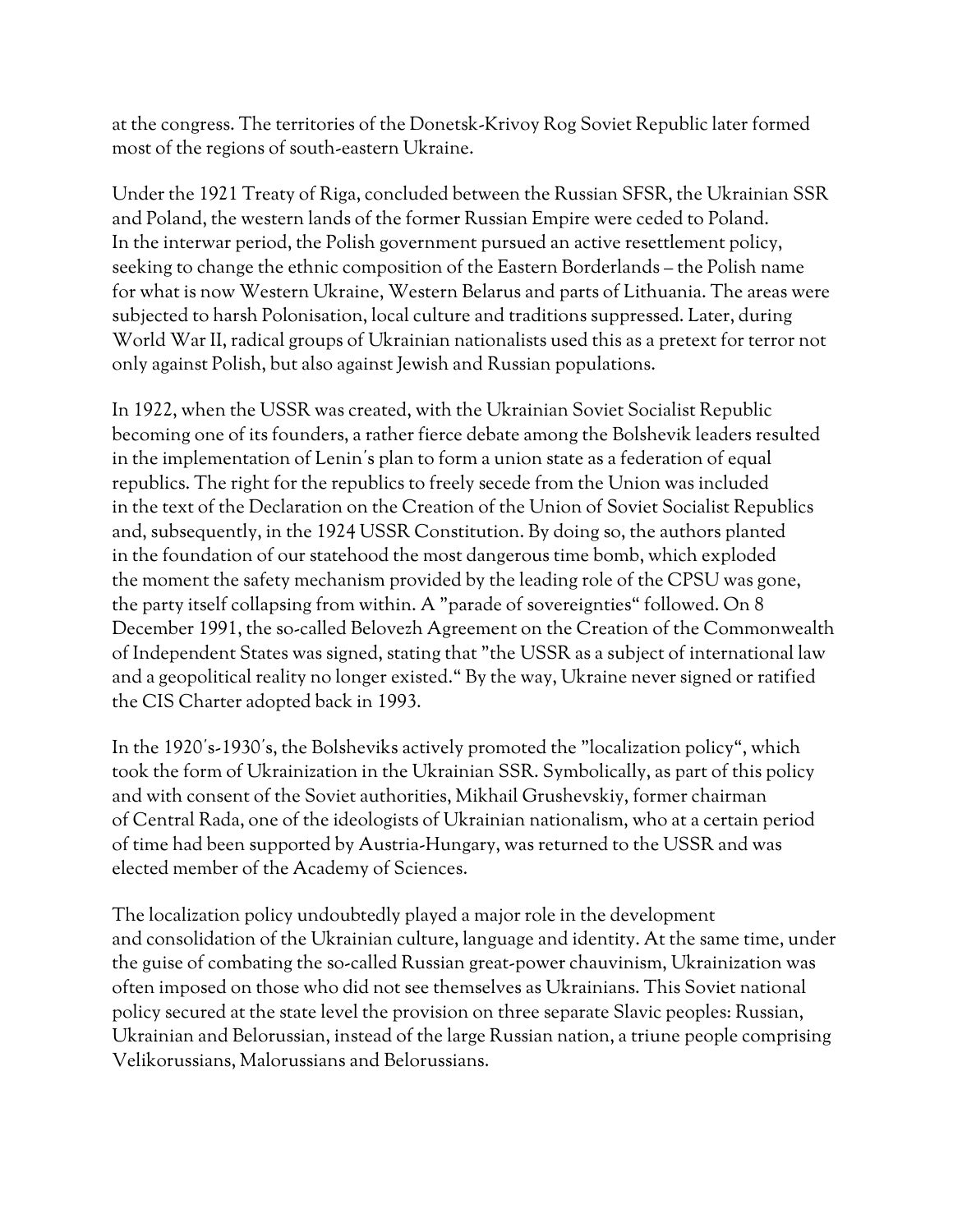In 1939, the USSR regained the lands earlier seized by Poland. A major portion of these became part of the Soviet Ukraine. In 1940, the Ukrainian SSR incorporated part of Bessarabia, which had been occupied by Romania since 1918, as well as Northern Bukovina. In 1948, Zmeyiniy Island (Snake Island) in the Black Sea became part of Ukraine. In 1954, the Crimean Region of the RSFSR was given to the Ukrainian SSR, in gross violation of legal norms that were in force at the time.

I would like to dwell on the destiny of Carpathian Ruthenia, which became part of Czechoslovakia following the breakup of Austria-Hungary. Rusins made up a considerable share of local population. While this is hardly mentioned any longer, after the liberation of Transcarpathia by Soviet troops the congress of the Orthodox population of the region voted for the inclusion of Carpathian Ruthenia in the RSFSR or, as a separate Carpathian republic, in the USSR proper. Yet the choice of people was ignored. In summer 1945, the historical act of the reunification of Carpathian Ukraine "with its ancient motherland, Ukraine" – as *The Pravda* newspaper put it – was announced.

Therefore, modern Ukraine is entirely the product of the Soviet era. We know and remember well that it was shaped – for a significant part – on the lands of historical Russia. To make sure of that, it is enough to look at the boundaries of the lands reunited with the Russian state in the 17th century and the territory of the Ukrainian SSR when it left the Soviet Union.

The Bolsheviks treated the Russian people as inexhaustible material for their social experiments. They dreamt of a world revolution that would wipe out national states. That is why they were so generous in drawing borders and bestowing territorial gifts. It is no longer important what exactly the idea of the Bolshevik leaders who were chopping the country into pieces was. We can disagree about minor details, background and logics behind certain decisions. One fact is crystal clear: Russia was robbed, indeed.

When working on this article, I relied on open-source documents that contain well-known facts rather than on some secret records. The leaders of modern Ukraine and their external "patrons" prefer to overlook these facts. They do not miss a chance, however, both inside the country and abroad, to condemn "the crimes of the Soviet regime," listing among them events with which neither the CPSU, nor the USSR, let alone modern Russia, have anything to do. At the same time, the Bolsheviks' efforts to detach from Russia its historical territories are not considered a crime. And we know why: if they brought about the weakening of Russia, our ill-wishes are happy with that.

Of course, inside the USSR, borders between republics were never seen as state borders; they were nominal within a single country, which, while featuring all the attributes of a federation, was highly centralized – this, again, was secured by the CPSU's leading role.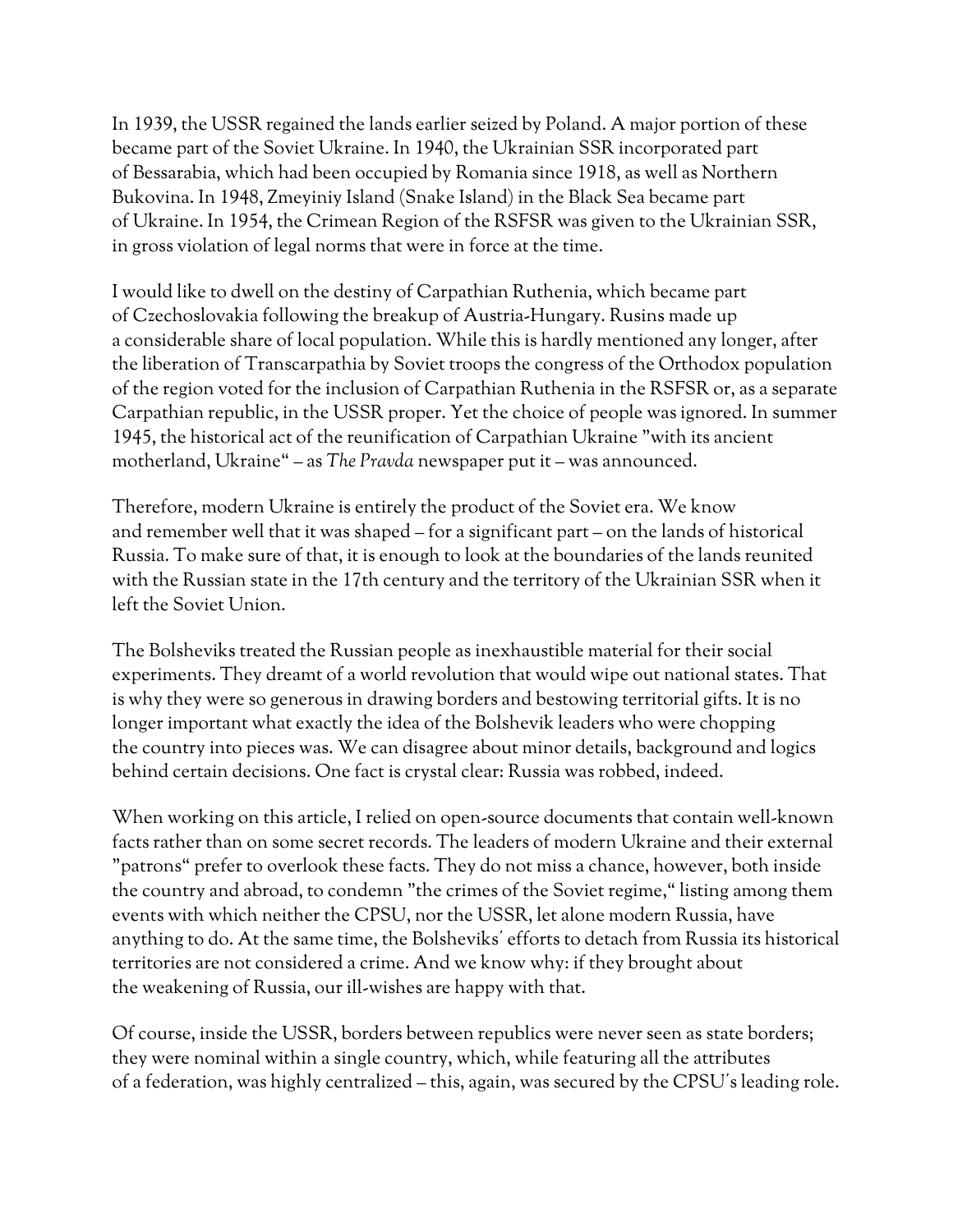But in 1991, all those territories, and, which is more important, people, found themselves abroad overnight, taken away, this time indeed, from their historical motherland.

What can be said to this? Things change: countries and communities are no exception. Of course, some part of a people in the process of its development, influenced by a number of reasons and historical circumstances, can become aware of itself as a separate nation at a certain moment. How should we treat that? There is only one answer: with respect!

You want to establish a state of your own: you are welcome! But what are the terms? I will recall the assessment given by one of the most prominent political figures of new Russia, first mayor of Saint Petersburg Anatoly Sobchak. As a legal expert who believed that every decision must be legitimate, in 1992, he shared the following opinion: the republics that were founders of the Union, having denounced the 1922 Union Treaty, must return to the boundaries they had had before joining the Soviet Union. All other territorial acquisitions are subject to discussion, negotiations, given that the ground has been revoked.

In other words, when you leave, take what you brought with you. This logic is hard to refute. I will just say that the Bolsheviks had embarked on reshaping boundaries even before the Soviet Union, manipulating with territories to their liking, in disregard of people's views.

The Russian Federation recognized the new geopolitical realities: and not only recognized, but, indeed, did a lot for Ukraine to establish itself as an independent country. Throughout the difficult 1990's and in the new millennium, we have provided considerable support to Ukraine. Whatever "political arithmetic" of its own Kiev may wish to apply, in 1991– 2013, Ukraine's budget savings amounted to more than USD 82 billion, while today, it holds on to the mere USD 1.5 billion of Russian payments for gas transit to Europe. If economic ties between our countries had been retained, Ukraine would enjoy the benefit of tens of billions of dollars.

Ukraine and Russia have developed as a single economic system over decades and centuries. The profound cooperation we had 30 years ago is an example for the European Union to look up to. We are natural complementary economic partners. Such a close relationship can strengthen competitive advantages, increasing the potential of both countries.

Ukraine used to possess great potential, which included powerful infrastructure, gas transportation system, advanced shipbuilding, aviation, rocket and instrument engineering industries, as well as world-class scientific, design and engineering schools. Taking over this legacy and declaring independence, Ukrainian leaders promised that the Ukrainian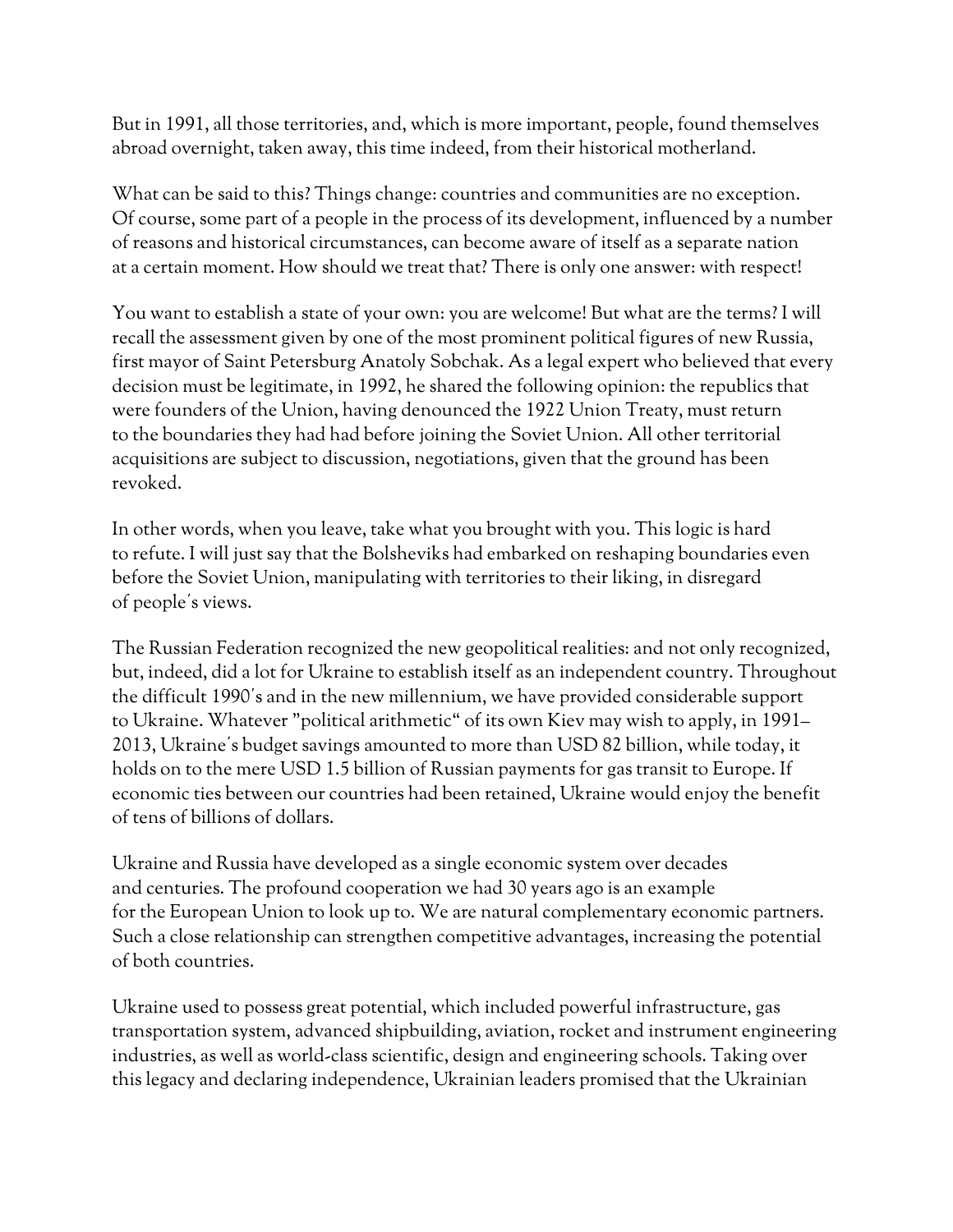economy would be one of the leading ones and the standard of living would be among the best in Europe.

Today, high-tech industrial giants that were once the pride of Ukraine and the entire Union, are sinking. Engineering output has dropped by 42 per cent over ten years. The scale of deindustrialization and overall economic degradation is visible in Ukraine's electricity production, which has seen a nearly two-time decrease in 30 years. Finally, according to IMF reports, in 2019, before the coronavirus pandemic broke out, Ukraine's GDP per capita had been below USD 4 thousand. This is less than in the Republic of Albania, the Republic of Moldova, or unrecognized Kosovo. Nowadays, Ukraine is Europe's poorest country.

Who is to blame for this? Is it the people of Ukraine's fault? Certainly not. It was the Ukrainian authorities who waisted and frittered away the achievements of many generations. We know how hardworking and talented the people of Ukraine are. They can achieve success and outstanding results with perseverance and determination. And these qualities, as well as their openness, innate optimism and hospitality have not gone. The feelings of millions of people who treat Russia not just well but with great affection, just as we feel about Ukraine, remain the same.

Until 2014, hundreds of agreements and joint projects were aimed at developing our economies, business and cultural ties, strengthening security, and solving common social and environmental problems. They brought tangible benefits to people – both in Russia and Ukraine. This is what we believed to be most important. And that is why we had a fruitful interaction with all, I emphasize, with all the leaders of Ukraine.

Even after the events in Kiev of 2014, I charged the Russian government to elaborate options for preserving and maintaining our economic ties within relevant ministries and agencies. However, there was and is still no mutual will to do the same. Nevertheless, Russia is still one of Ukraine's top three trading partners, and hundreds of thousands of Ukrainians are coming to us to work, and they find a welcome reception and support. So that what the "aggressor state" is.

When the USSR collapsed, many people in Russia and Ukraine sincerely believed and assumed that our close cultural, spiritual and economic ties would certainly last, as would the commonality of our people, who had always had a sense of unity at their core. However, events – at first gradually, and then more rapidly – started to move in a different direction.

In essence, Ukraine's ruling circles decided to justify their country's independence through the denial of its past, however, except for border issues. They began to mythologize and rewrite history, edit out everything that united us, and refer to the period when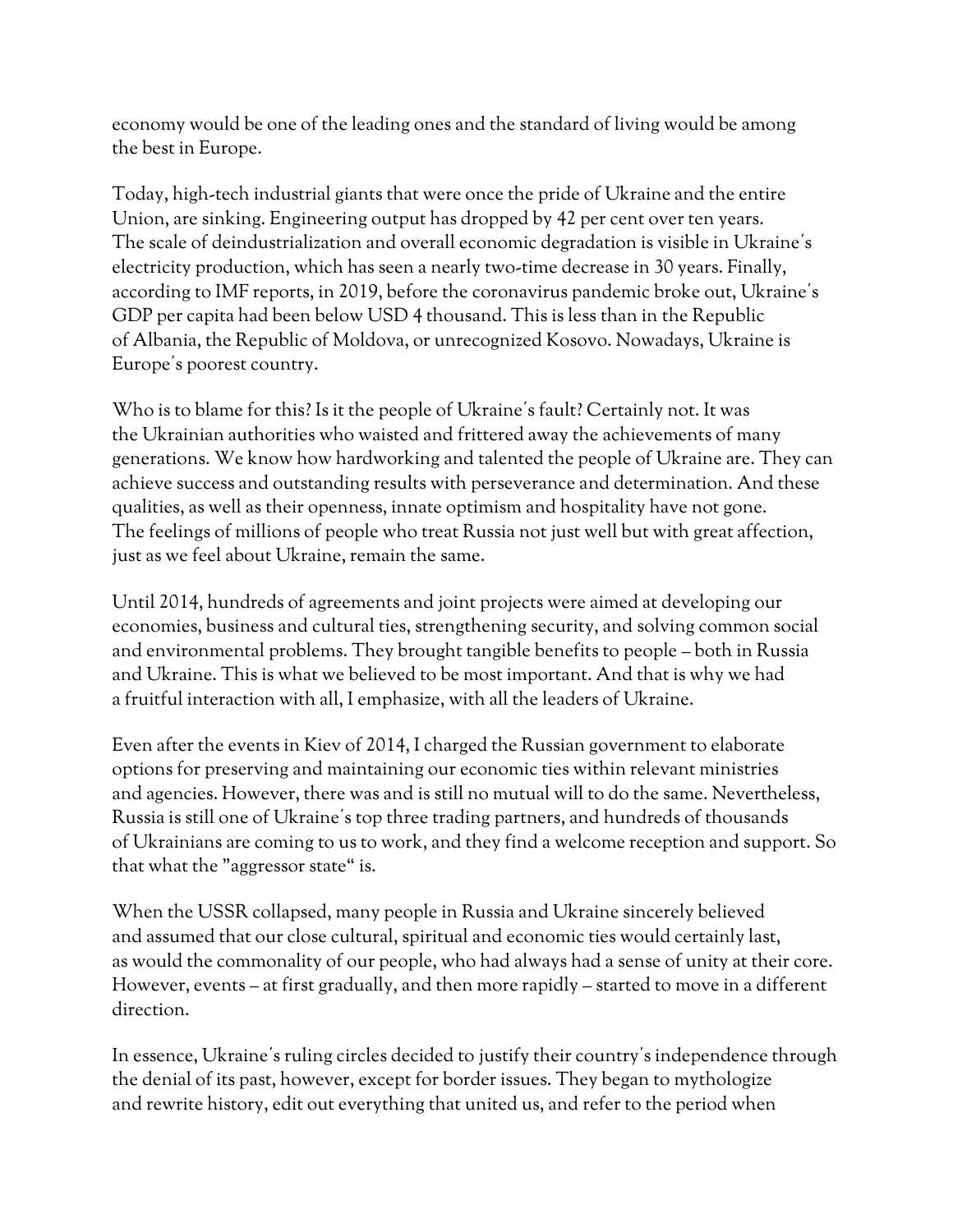Ukraine was part of the Russian Empire and the Soviet Union as an occupation. The common tragedy of collectivization and famine of the early 1930s was portrayed as the genocide of the Ukrainian people.

Radicals and neo-Nazis were open and more and more insolent about their ambitions. They were indulged by both the official authorities and local oligarchs, who robbed the people of Ukraine and kept their stolen money in Western banks, ready to sell their motherland for the sake of preserving their capital. To this should be added the persistent weakness of state institutions and the position of a willing hostage to someone else's geopolitical will.

I recall that long ago, well before 2014, the U.S. and EU countries systematically and consistently pushed Ukraine to curtail and limit economic cooperation with Russia. We, as the largest trade and economic partner of Ukraine, suggested discussing the emerging problems in the Ukraine-Russia-EU format. But every time we were told that Russia had nothing to do with it and that the issue concerned only the EU and Ukraine. De facto Western countries rejected Russia's repeated calls for dialogue.

Step by step, Ukraine was dragged into a dangerous geopolitical game aimed at turning Ukraine into a barrier between Europe and Russia, a springboard against Russia. Inevitably, there came a time when the concept of "Ukraine is not Russia" was no longer an option. There was a need for the "anti-Russia" concept which we will never accept.

The owners of this project took as a basis the old groundwork of the Polish-Austrian ideologists to create an "anti-Moscow Russia". And there is no need to deceive anyone that this is being done in the interests of the people of Ukraine. The Polish-Lithuanian Commonwealth never needed Ukrainian culture, much less Cossack autonomy. In Austria-Hungary, historical Russian lands were mercilessly exploited and remained the poorest. The Nazis, abetted by collaborators from the OUN-UPA, did not need Ukraine, but a living space and slaves for Aryan overlords.

Nor were the interests of the Ukrainian people thought of in February 2014. The legitimate public discontent, caused by acute socio-economic problems, mistakes, and inconsistent actions of the authorities of the time, was simply cynically exploited. Western countries directly interfered in Ukraine's internal affairs and supported the coup. Radical nationalist groups served as its battering ram. Their slogans, ideology, and blatant aggressive Russophobia have to a large extent become defining elements of state policy in Ukraine.

All the things that united us and bring us together so far came under attack. First and foremost, the Russian language. Let me remind you that the new "Maidan" authorities first tried to repeal the law on state language policy. Then there was the law on the "purification of power", the law on education that virtually cut the Russian language out of the educational process.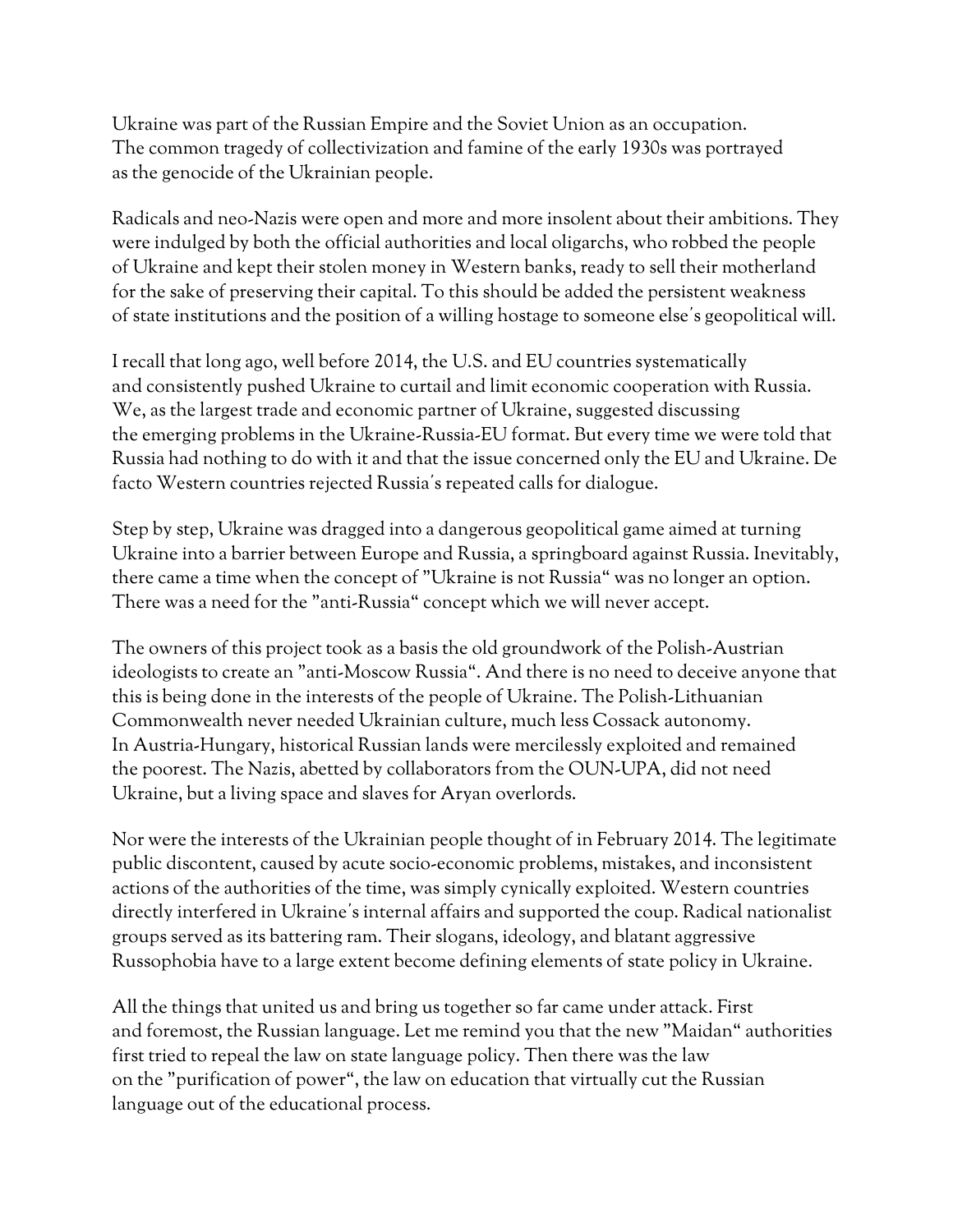Lastly, as early as May of this year, the current president introduced a bill on "indigenous peoples" to the Rada. Only those who constitute an ethnic minority and do not have their own state entity outside Ukraine are recognized as indigenous. The law has been passed. New seeds of discord have been sown. And this is happening in a country, as I have already noted, that is very complex in terms of its territorial, national and linguistic composition, and its history of formation.

There may be an argument: if you are talking about a single large nation, a triune nation, then what difference does it make who people consider themselves to be – Russians, Ukrainians, or Belarusians. I completely agree with this. Especially since the determination of nationality, particularly in mixed families, is the right of every individual, free to make his or her own choice.

But the fact is that the situation in Ukraine today is completely different because it involves a forced change of identity. And the most despicable thing is that the Russians in Ukraine are being forced not only to deny their roots, generations of their ancestors but also to believe that Russia is their enemy. It would not be an exaggeration to say that the path of forced assimilation, the formation of an ethnically pure Ukrainian state, aggressive towards Russia, is comparable in its consequences to the use of weapons of mass destruction against us. As a result of such a harsh and artificial division of Russians and Ukrainians, the Russian people in all may decrease by hundreds of thousands or even millions.

Our spiritual unity has also been attacked. As in the days of the Grand Duchy of Lithuania, a new ecclesiastical has been initiated. The secular authorities, making no secret of their political aims, have blatantly interfered in church life and brought things to a split, to the seizure of churches, the beating of priests and monks. Even extensive autonomy of the Ukrainian Orthodox Church while maintaining spiritual unity with the Moscow Patriarchate strongly displeases them. They have to destroy this prominent and centuriesold symbol of our kinship at all costs.

I think it is also natural that the representatives of Ukraine over and over again vote against the UN General Assembly resolution condemning the glorification of Nazism. Marches and torchlit processions in honor of remaining war criminals from the SS units take place under the protection of the official authorities. Mazepa, who betrayed everyone, Petliura, who paid for Polish patronage with Ukrainian lands, and Bandera, who collaborated with the Nazis, are ranked as national heroes. Everything is being done to erase from the memory of young generations the names of genuine patriots and victors, who have always been the pride of Ukraine.

For the Ukrainians who fought in the Red Army, in partisan units, the Great Patriotic War was indeed a patriotic war because they were defending their home, their great common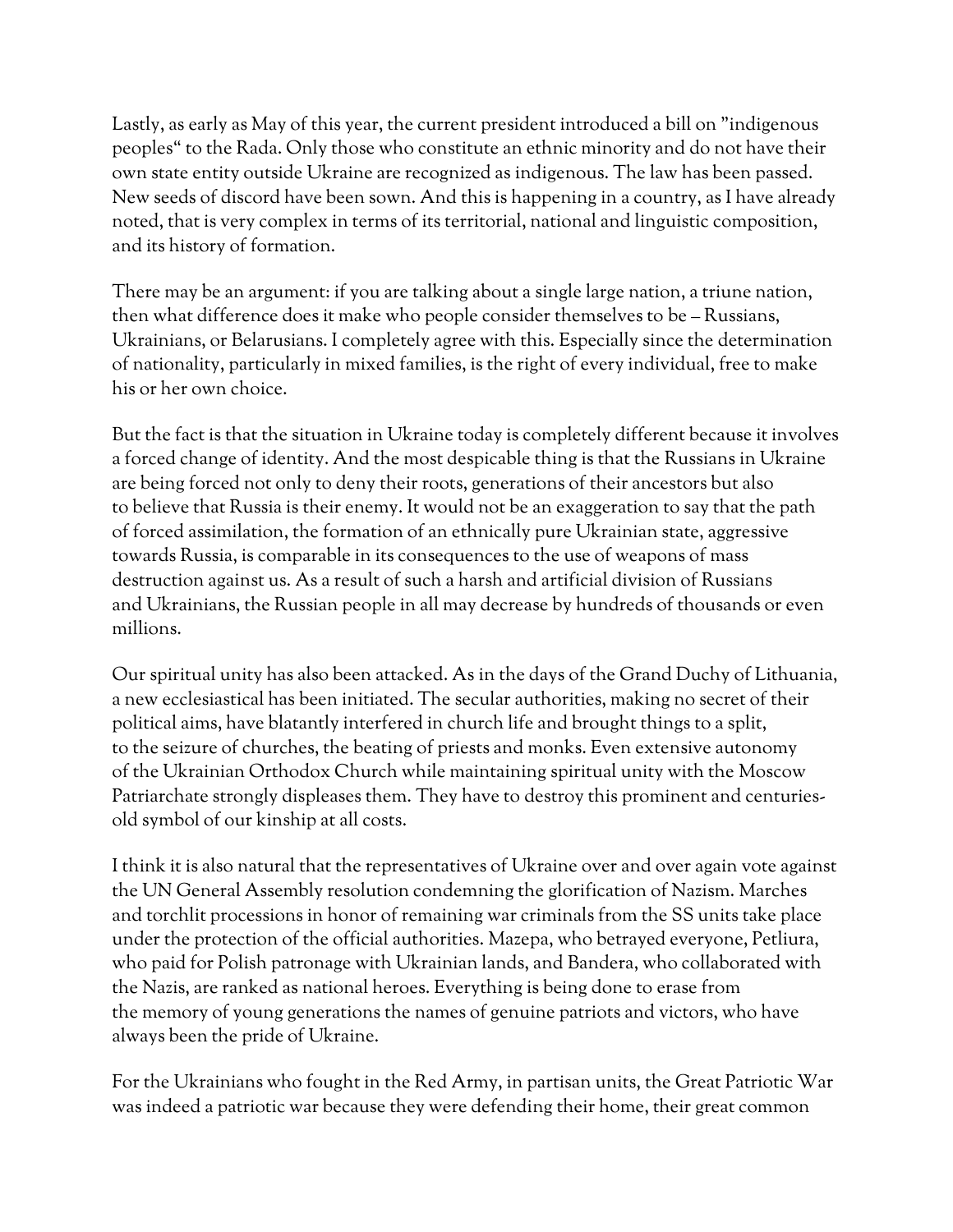Motherland. Over two thousand soldiers became Heroes of the Soviet Union. Among them are legendary pilot Ivan Kozhedub, fearless sniper, defender of Odessa and Sevastopol Lyudmila Pavlichenko, valiant guerrilla commander Sidor Kovpak. This indomitable generation fought, those people gave their lives for our future, for us. To forget their feat is to betray our grandfathers, mothers and fathers.

The anti-Russia project has been rejected by millions of Ukrainians. The people of Crimea and residents of Sevastopol made their historic choice. And people in the southeast peacefully tried to defend their stance. Yet, all of them, including children, were labeled as separatists and terrorists. They were threatened with ethnic cleansing and the use of military force. And the residents of Donetsk and Lugansk took up arms to defend their home, their language and their lives. Were they left any other choice after the riots that swept through the cities of Ukraine, after the horror and tragedy of 2 May 2014 in Odessa where Ukrainian neo-Nazis burned people alive making a new Khatyn out of it? The same massacre was ready to be carried out by the followers of Bandera in Crimea, Sevastopol, Donetsk and Lugansk. Even now they do not abandon such plans. They are biding their time. But their time will not come.

The coup d'état and the subsequent actions of the Kiev authorities inevitably provoked confrontation and civil war. The UN High Commissioner for Human Rights estimates that the total number of victims in the conflict in Donbas has exceeded 13,000. Among them are the elderly and children. These are terrible, irreparable losses.

Russia has done everything to stop fratricide. The Minsk agreements aimed at a peaceful settlement of the conflict in Donbas have been concluded. I am convinced that they still have no alternative. In any case, no one has withdrawn their signatures from the Minsk Package of Measures or from the relevant statements by the leaders of the Normandy format countries. No one has initiated a review of the United Nations Security Council resolution of 17 February 2015.

During official negotiations, especially after being reined in by Western partners, Ukraine's representatives regularly declare their "full adherence" to the Minsk agreements, but are in fact guided by a position of "unacceptability". They do not intend to seriously discuss either the special status of Donbas or safeguards for the people living there. They prefer to exploit the image of the "victim of external aggression" and peddle Russophobia. They arrange bloody provocations in Donbas. In short, they attract the attention of external patrons and masters by all means.

Apparently, and I am becoming more and more convinced of this: Kiev simply does not need Donbas. Why? Because, firstly, the inhabitants of these regions will never accept the order that they have tried and are trying to impose by force, blockade and threats. And secondly, the outcome of both Minsk-1 and Minsk-2 which give a real chance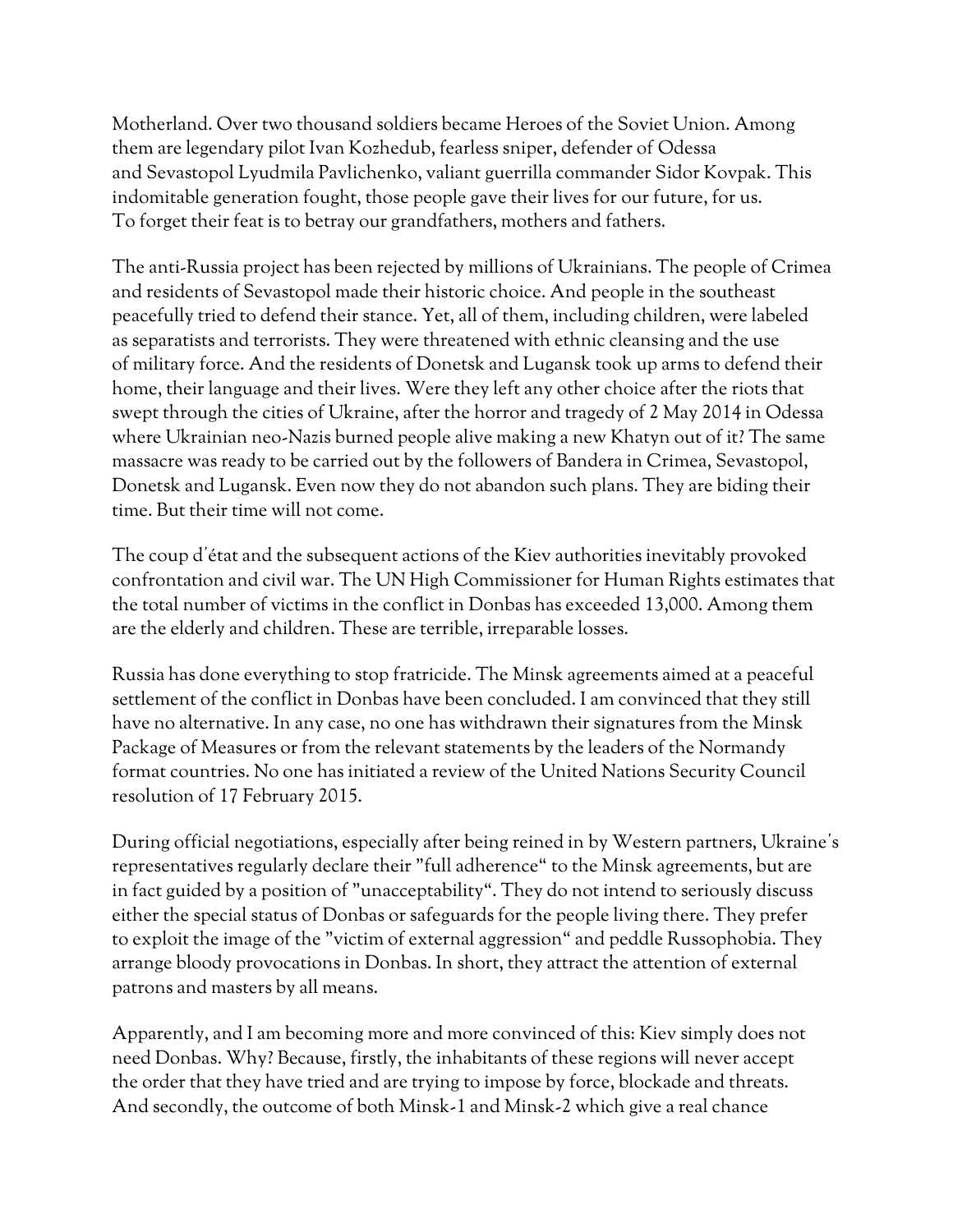to peacefully restore the territorial integrity of Ukraine by coming to an agreement directly with the DPR and LPR with Russia, Germany and France as mediators, contradicts the entire logic of the anti-Russia project. And it can only be sustained by the constant cultivation of the image of an internal and external enemy. And I would add – under the protection and control of the Western powers.

This is what is actually happening. First of all, we are facing the creation of a climate of fear in Ukrainian society, aggressive rhetoric, indulging neo-Nazis and militarising the country. Along with that we are witnessing not just complete dependence but direct external control, including the supervision of the Ukrainian authorities, security services and armed forces by foreign advisers, military "development" of the territory of Ukraine and deployment of NATO infrastructure. It is no coincidence that the aforementioned flagrant law on "indigenous peoples" was adopted under the cover of large-scale NATO exercises in Ukraine.

This is also a disguise for the takeover of the rest of the Ukrainian economy and the exploitation of its natural resources. The sale of agricultural land is not far off, and it is obvious who will buy it up. From time to time, Ukraine is indeed given financial resources and loans, but under their own conditions and pursuing their own interests, with preferences and benefits for Western companies. By the way, who will pay these debts back? Apparently, it is assumed that this will have to be done not only by today's generation of Ukrainians but also by their children, grandchildren and probably greatgrandchildren.

The Western authors of the anti-Russia project set up the Ukrainian political system in such a way that presidents, members of parliament and ministers would change but the attitude of separation from and enmity with Russia would remain. Reaching peace was the main election slogan of the incumbent president. He came to power with this. The promises turned out to be lies. Nothing has changed. And in some ways the situation in Ukraine and around Donbas has even degenerated.

In the anti-Russia project, there is no place either for a sovereign Ukraine or for the political forces that are trying to defend its real independence. Those who talk about reconciliation in Ukrainian society, about dialogue, about finding a way out of the current impasse are labelled as "pro-Russian" agents.

Again, for many people in Ukraine, the anti-Russia project is simply unacceptable. And there are millions of such people. But they are not allowed to raise their heads. They have had their legal opportunity to defend their point of view in fact taken away from them. They are intimidated, driven underground. Not only are they persecuted for their convictions, for the spoken word, for the open expression of their position, but they are also killed. Murderers, as a rule, go unpunished.